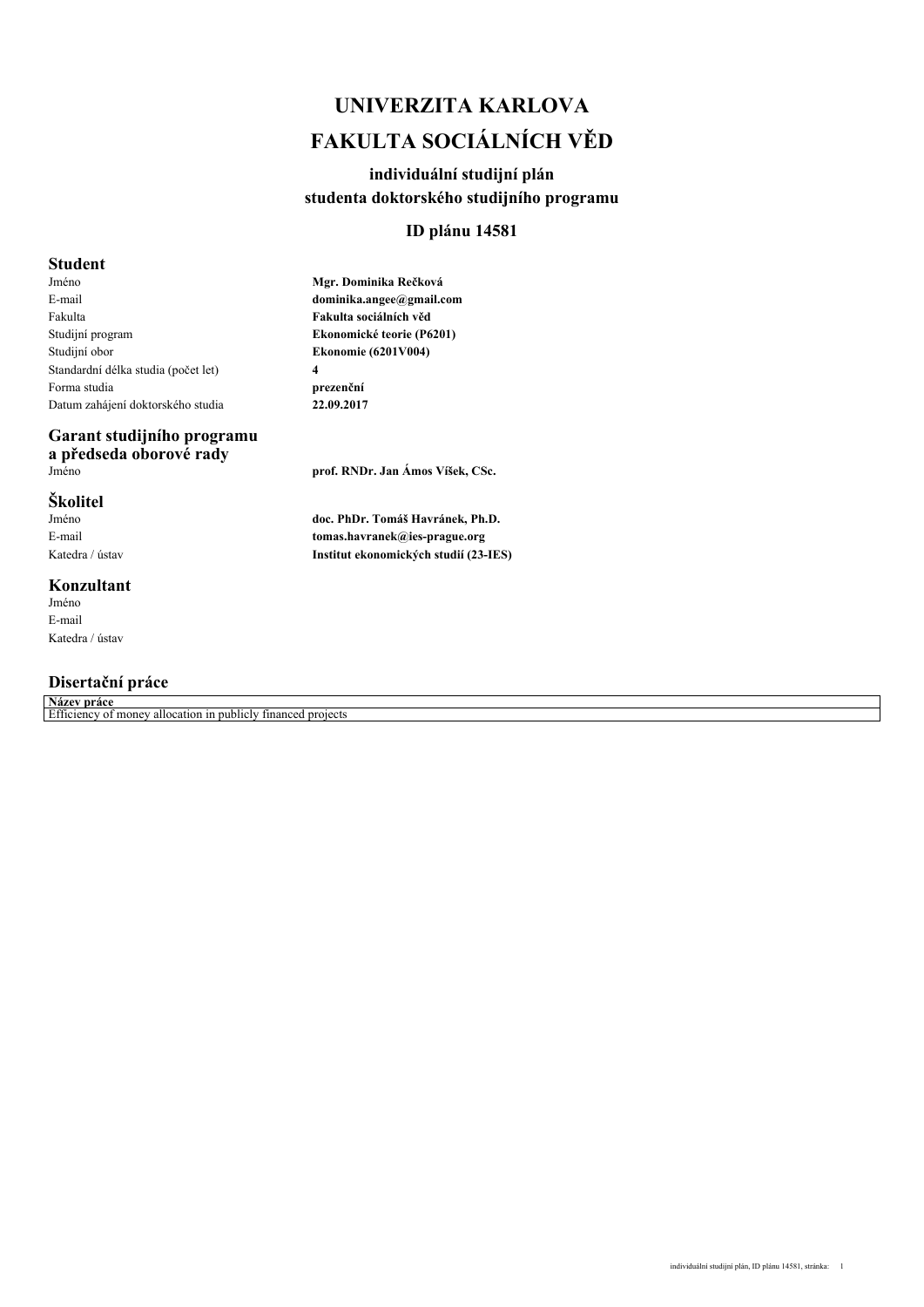#### *Postup v přípravě disertační práce*

*Synopse: The dissertation aims to examine the efficiency of public financing and to propose efficiency improvement mechanism of the money distribution. The focus will be on two particular areas - scientific funding, and European funds allocation. Fist part will deal with the efficiency of scientific funding. The Grant Agency of the Czech Republic distributes yearly about CZK 1,500 million to scientists. Successful is only circa one third out of the 2,200 applications. The literature deals with the problem how to effectively select the projects for financial support and no study explores the efficiency of the public money allocation. The problem of trade-off off between effectiveness in terms of low transaction costs and possibilities of control over the quality of project's result needs to be solved by all public funds redistribution. The grant agencies commonly use peer reviews or scoring. The advantages or disadvantages of peer review strategy discusses Avin (2015). The main aim of the dissertation is first, the evaluation of the choosing procedure effectiveness in terms of low transaction costs and second, evaluation of the effect of budgetary constraints on money wasting. For the analysis of submitted proposals could be used the genre analysis described by Berkenkotter & Huckin (2016) and Bhatia (2014). Second part will deal with the efficiency of European funds allocation. European Union operates with large amounts of public finance resources. In 2016 EU redistributed only to the Czech Republic CZK 128.3 billion into areas such as regional development, employment, and research and innovation. The mechanism of the redistribution is complex; besides large structural funds, EU provides also direct grants for specific projects that are chosen based on submitted proposal similarly* as the scientific projects. Recently Toolsema & Allers (2014) compared the block and matching grants in the Netherlands and found block grants more efficient than<br>matching grants and more equitable than fixed block grants. *in terms of goal setting and achievment. Third part will test the proposed mechanism of money allocation improvement in laboratory or field experiment to assess whether the new approach outperforms current system. Základní literatura: Avin, S. (2015). Breaking the grant cycle: On the rational allocation of public resources to scientific research projects (Doctoral dissertation, University of Cambridge). Berkenkotter, C., & Huckin, T. N. (2016). Genre knowledge in disciplinary communication: Cognition/culture/power. Routledge. Bhatia, V. K. (2014). Analysing genre: Language use in professional settings. Routledge. Connor, U., & Mauranen, A. (1999). Linguistic analysis of grant proposals: European Union research grants. English for specific purposes, 18(1), 47-62. Henriksen, A. D., & Traynor, A. J. (1999). A practical R&D project-selection scoring tool. IEEE Transactions on Engineering Management, 46(2), 158-170. Tian, Q., Ma, J., Liang, J., Kwok, R. C., & Liu, O. (2005). An organizational decision support system for effective R&D project selection. Decision Support Systems, 39(3), 403-413. Toolsema, L. A., & Allers, M. A. (2014). Welfare financing: Grant allocation and efficiency. De Economist, 162(2), 147-166. Forma a rozsah práce: Disertační práce bude mít rozsah 100 až 200 stran. Formou se bude jednat o soubor tří článků. Časový plán zpracování práce: 1rok: Sběr dat a práce na prvním článku dizertace. 2rok: Dokončení prvního článku dizertace a práce na druhém. 3rok: Dokončení druhého článku a kompletace dizertace se třetím článkem. 4rok: Obhajoba (malá a velká)dizertační práce.*

### *Průběh studia*

*Plánovaný termín státní doktorské zkoušky: Říjen 2019 Plánovaný termín malé obhajoby: Prosinec 2020 Plánovaný termín obhajoby disertační práce: Květen 2021*

#### *Povinnosti - studijní plán*

| Typ       | Kód           | Název, podrobnosti                                                                                                | Ak. rok   |
|-----------|---------------|-------------------------------------------------------------------------------------------------------------------|-----------|
| Předmět   | <b>JED511</b> | Teaching Assistantship (Full) A                                                                                   | 2017/2018 |
| Předmět   | JED621        | Teaching Assistantship (Half) B                                                                                   | 2017/2018 |
| Předmět   | <b>JED109</b> | Winter Semester Alternative Approaches to Economic Modeling                                                       | 2017/2018 |
| Předmět   | <b>JED109</b> | Winter Semester Alternative Approaches to Economic Modeling                                                       | 2017/2018 |
| Předmět   | <b>JED511</b> | Teaching Assistantship (Full) A                                                                                   | 2018/2019 |
| Předmět   | JED511        | Teaching Assistantship (Full) A                                                                                   | 2018/2019 |
| Předmět   | <b>JED621</b> | Teaching Assistantship (Half) B                                                                                   | 2018/2019 |
| Předmět   | <b>JED109</b> | Winter Semester Alternative Approaches to Economic Modeling                                                       | 2018/2019 |
| Předmět   | <b>JED511</b> | Teaching Assistantship (Full) A                                                                                   | 2019/2020 |
| Předmět   | <b>JED511</b> | Teaching Assistantship (Full) A                                                                                   | 2019/2020 |
| Předmět   | <b>JED621</b> | Teaching Assistantship (Half) B                                                                                   | 2019/2020 |
| Předmět   | <b>JED109</b> | Winter Semester Alternative Approaches to Economic Modeling                                                       | 2019/2020 |
| Předmět   | <b>JED511</b> | Teaching Assistantship (Full) A                                                                                   | 2020/2021 |
| Předmět   | JED621        | Teaching Assistantship (Half) B                                                                                   | 2020/2021 |
| Předmět   | <b>JED109</b> | Winter Semester Alternative Approaches to Economic Modeling                                                       | 2020/2021 |
| Publikace | ---           | Coal sector in the Czech Republic (IES WP publication)                                                            | 2017/2018 |
|           |               | Zaslání příspěvku do IES WP s předpokládaným názvem: "Coal sector in the Czech Republic". Článek bude             |           |
|           |               | společnou prací s Milanem ŠČasnÝM a Lukášem Rečkou.                                                               |           |
| Publikace | ---           | Social Relations and Subjective Wellbeing in Europe: Does Money Make us (Un)Happy? (IES WP publication)           | 2017/2018 |
|           |               | Zaslání příspěvku zakládajícím na mé magisterské práci do IES WP s předpokládaným názvem:                         |           |
|           |               | "Social Relations and Subjective Wellbeing in Europe: Does Money Make us (Un)Happy?" Tento WP bude                |           |
|           |               | společnou prací s vedoucí mé magisterské práce Barbarou Pertold-Gebickou.                                         |           |
|           |               |                                                                                                                   |           |
| Publikace | ---           | Social Relations and Subjective Wellbeing in Europe: Does Money Make us (Un)Happy? (Scopus submission)            | 2017/2018 |
|           |               | Zaslání příspěvku do časopisu v databázi Scopus s předpokládaným názvem: "Social Relations and Subjective         |           |
|           |               | Well-being in Europe: Does Money Make us (Un)Happy?" V případě velmi pozitivního hodnocení z IES WP               |           |
|           |               | verze plánuji zaslání nejdříve do časopisu Journal of Happiness Studies (IF = 2.327). Další časopis v "submission |           |
|           |               | tree" bude dodatečně vybrán z databáze Scopus.                                                                    |           |
|           |               |                                                                                                                   |           |
| Jiné      | ---           | Oponentury BP a DP                                                                                                | 2017/2018 |
|           |               | Budu se podílet na oponování bakalářských a diplomových prací.                                                    |           |